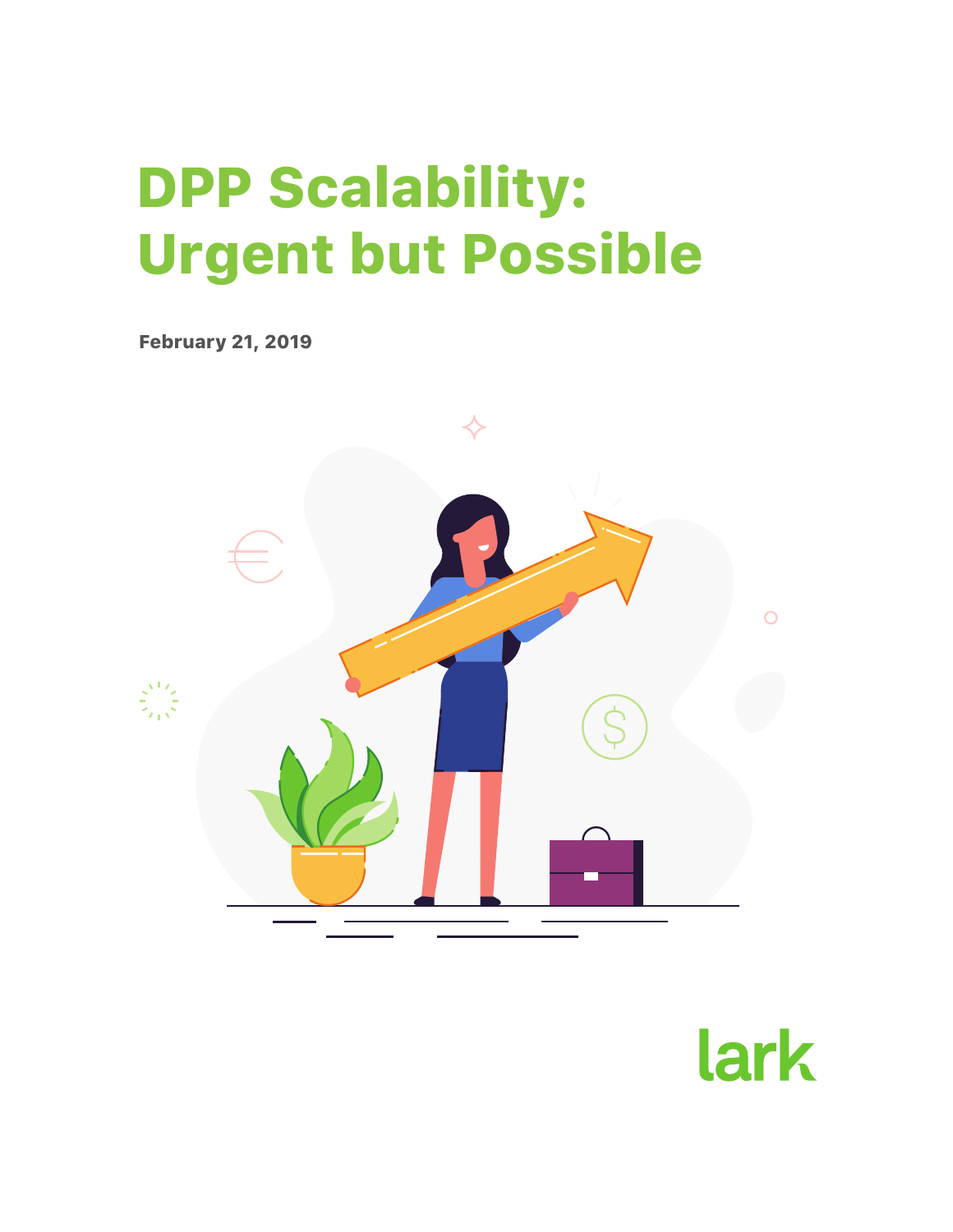## *The numbers on diabetes may be familiar, but they are still jarring. Diabetes is the most expensive chronic condition in the country with an annual cost of over \$245 billion for healthcare expenses and lost productivity.1*

Nearly 1 in 8 American adults has diabetes, including 1 in 6 Americans 45 to 64 years old, and 1 in 4 over 64 years.2 Health consequences include heart disease, stroke, kidney disease, neuropathy, and more.

But here's the thing: these exorbitant economic costs and devastating health consequences are largely avoidable. Most cases of diabetes can be prevented with simple lifestyle changes, such as losing weight and increasing physical activity. There is even a national program in place — the CDC-recognized Diabetes Prevention Program (DPP) — to encourage patients at high risk for diabetes to make these changes.

Given that we know how to prevent diabetes and there are DPP providers nationwide, why are cases of diabetes increasing, and how can we reverse the trend? The problem is that only a small fraction of high-risk individuals are in a DPP and getting the support they need to lower their diabetes risk.

#### **Only 1.1% of eligible people are participating in a potentially life-saving DPP.3**

Why is this, and what can you do to reverse the trend?

# Prediabetes, Diabetes, and Causes



Prediabetes and diabetes have common risk factors. Some are unavoidable, such as being of a certain ethnic background or having a family history of diabetes. Other risk factors are modifiable and related to lifestyle choices, such as the following.

- Being overweight or obese.
- Being physically inactive.
- Eating a poor-quality diet rich in low-nutrient foods or low in high-nutrient foods.



**1** IN **4** AMERICANS OVER THE AGE OF 64 **HAVE DIABETES**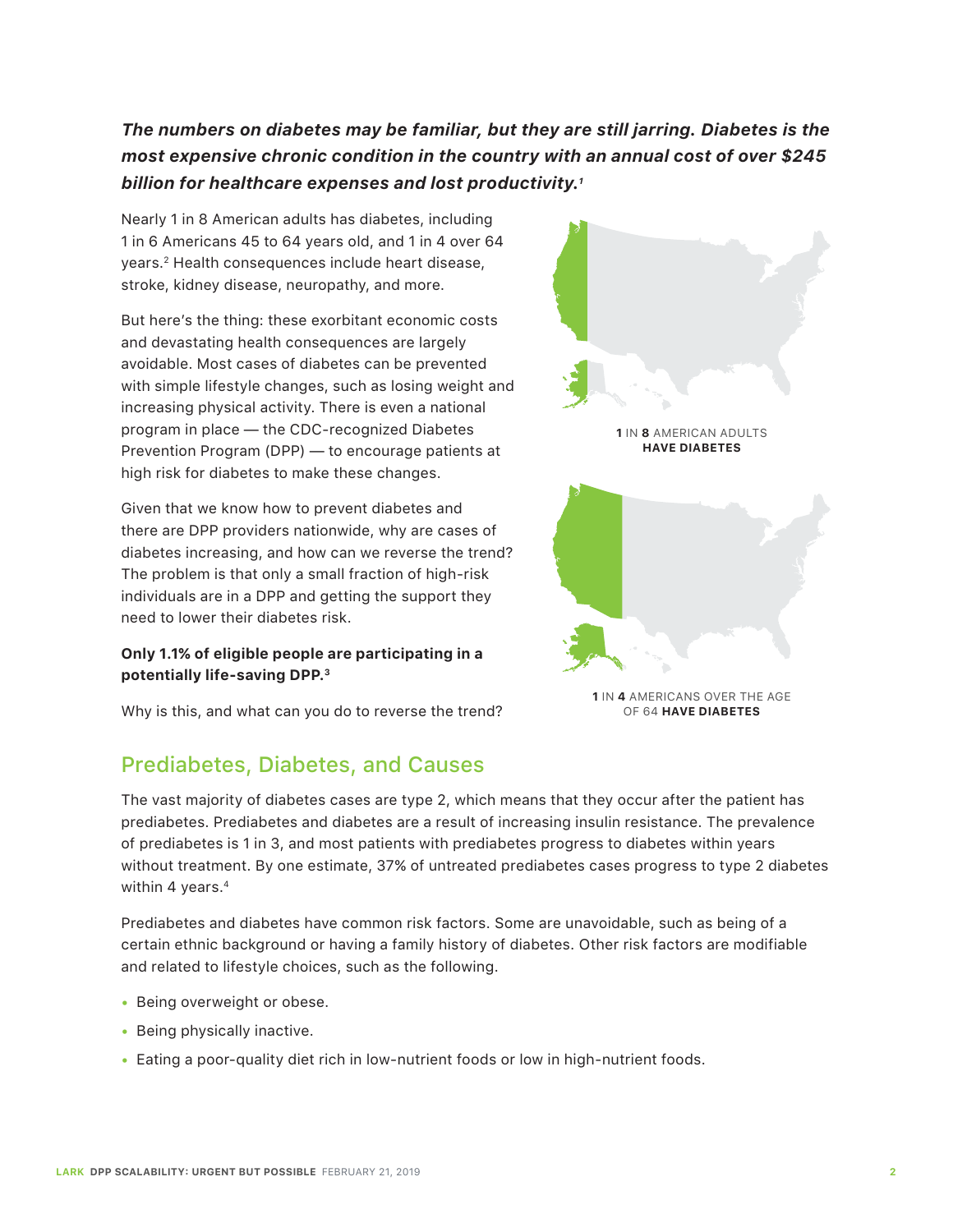- Being short on sleep.
- Having too much stress.

Weight loss and increased physical activity are two of the most effective ways to increase insulin sensitivity and lower diabetes risk. The DPP emphasizes these two lifestyle changes, with goals of weight loss of 5 to 7% of body weight and 150 minutes per week of physical activity.

# Diabetes Prevention Program Effectiveness & Cost-Savings Potential

The DPP has been tested in a multi-center clinical trial and shown to be more effective than placebo or metformin in preventing diabetes among overweight or obese individuals with prediabetes.<sup>5</sup> Risk was reduced by 58% overall in the lifestyle group and 31% in the metformin group compared to placebo.

Other results stemming from this trial, follow-up studies, and economic models promise additional health and economic benefits.

- 27% reduction in diabetes incidence in lifestyle intervention group compared to placebo over 15-year follow-up.6
- 34% reduction in 10-year risk of diabetes incidence.7
- Estimated 3 to 81% 5-year return on investment (ROI).<sup>8</sup>
- \$2,671 higher average annual per-person medical expenditures for each prediabetes case who progresses to diabetes.9

The American Diabetes Association (ADA) recommends that individuals with prediabetes enroll and participate in a DPP.10

Data like these seem to leave no doubt that enrolling eligible participants in a DPP can be cost-saving and healthy. That makes the fact that only a tiny fraction of those who could benefit are enrolled in a DPP even more shocking.

# DPP Shortages

When looking at the low participation rate of eligible patients in DPP, one glaring problem is the woefully inadequate number of programs and providers.<sup>11</sup> Estimates vary depending on the methods used, but the conclusions are consistent. There is a shortage of opportunities for participants.

ADDITIONAL ANNUAL MEDICAL EXPENDITURES OF EACH PREDIABETIC PERSON WHO DEVELOPS DIABETES

 $52,67$ 

DECREASE IN DIABETES RISK IN OVERWEIGHT OR OBESE INDIVIDUALS WITH PREDIABETES



 $\bullet$  LIFESTYLE CHANGE  $\bullet$  PLACEBO

DPP'S ESTIMATED POTENTIAL RETURN ON INVESTMENT (ROI)

81%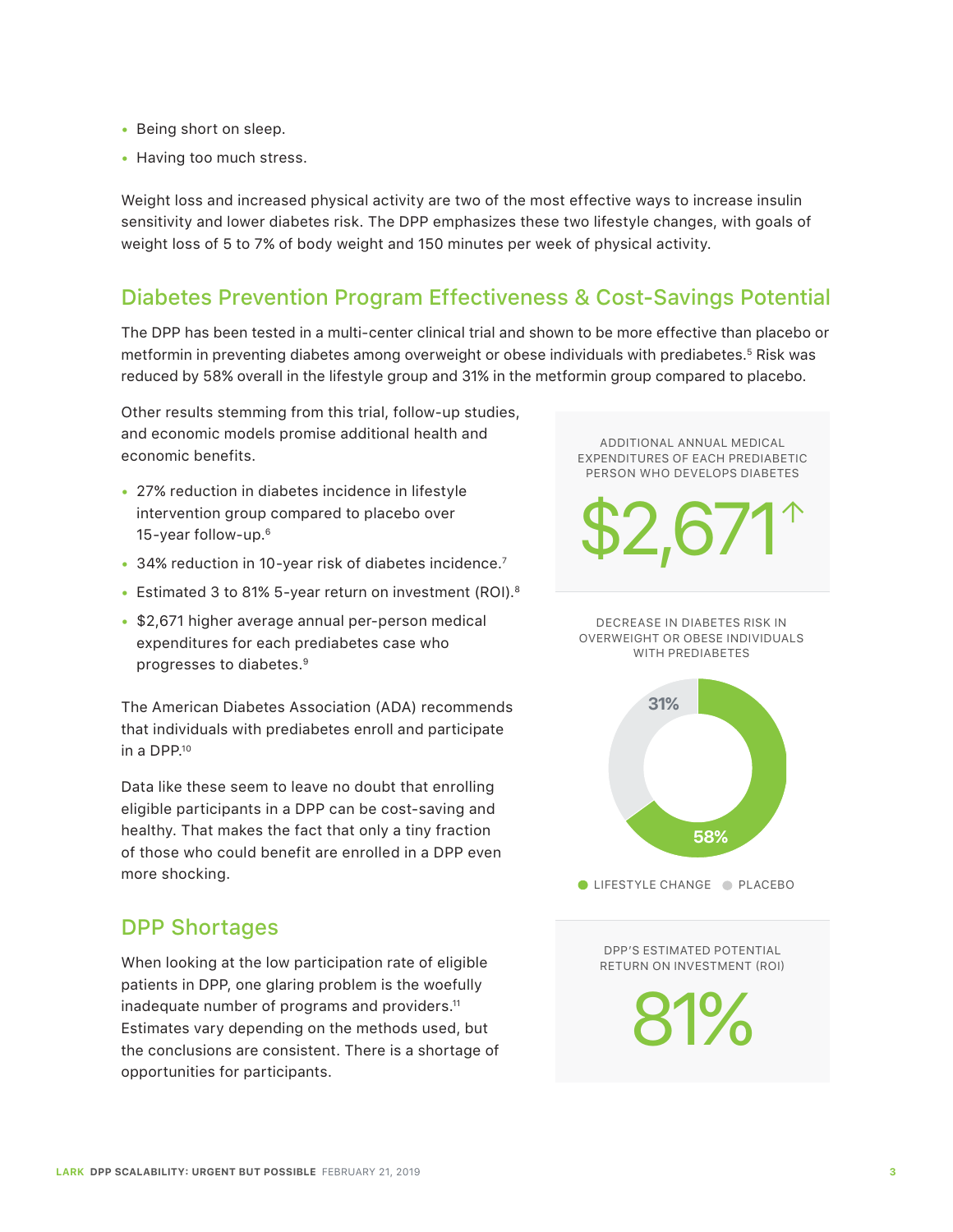If full-time coaches each were teaching classes of 20 participants each for the 22-lesson program over a year, each coach would be able to reach only 940 participants. The CDC mentions "thousands of trained lifestyle coaches nationwide." Assuming 10,000 coaches, 9.4 million participants could be reached, or a total of only 11% of the estimated 86 million Americans with prediabetes."

A study published in the American Journal of Preventive Medicine estimated a much smaller proportion of participants.12 After contacting a variety of self-reported high-risk individuals, researchers calculated that only 1.1% of eligible patients were participating in a DPP.

As grim as these numbers are, other calculations lead to estimations of even lower DPP participation rates. Consider a study looking at 435 DPP organizations that served 35,844 participants, or an average of 82.4 participants per site.<sup>13</sup> If that ratio were representative of the approximately 1,800 organizations that currently have CDC DPP recognition, there would be an estimated 148,320 prediabetic patients currently participating in the DPP. That value is a measly 0.17% of the 86 million adults with prediabetes — or fewer than 2 out of every 1,000 individuals with prediabetes!<sup>14</sup>



#### What to do: Increase Awareness

Most people at high risk for diabetes or with prediabetes can benefit from raised awareness. More screenings could potentially help, given that 90% of individuals with prediabetes are unaware that they have it.15 Regular blood glucose tests as well as education on the risks of excess weight can increase awareness and possibly precipitate action.

Lark's partnership with 23andMe, for instance, allows more than 4.5 million people to be become aware of their diabetes risk and be screened in less than 1 minute. Such initiatives are critical for scalability.

Healthcare providers and healthcare plans also have a role to play. When appropriate, healthcare providers should refer their patients to DPP providers. Healthcare plans and employers should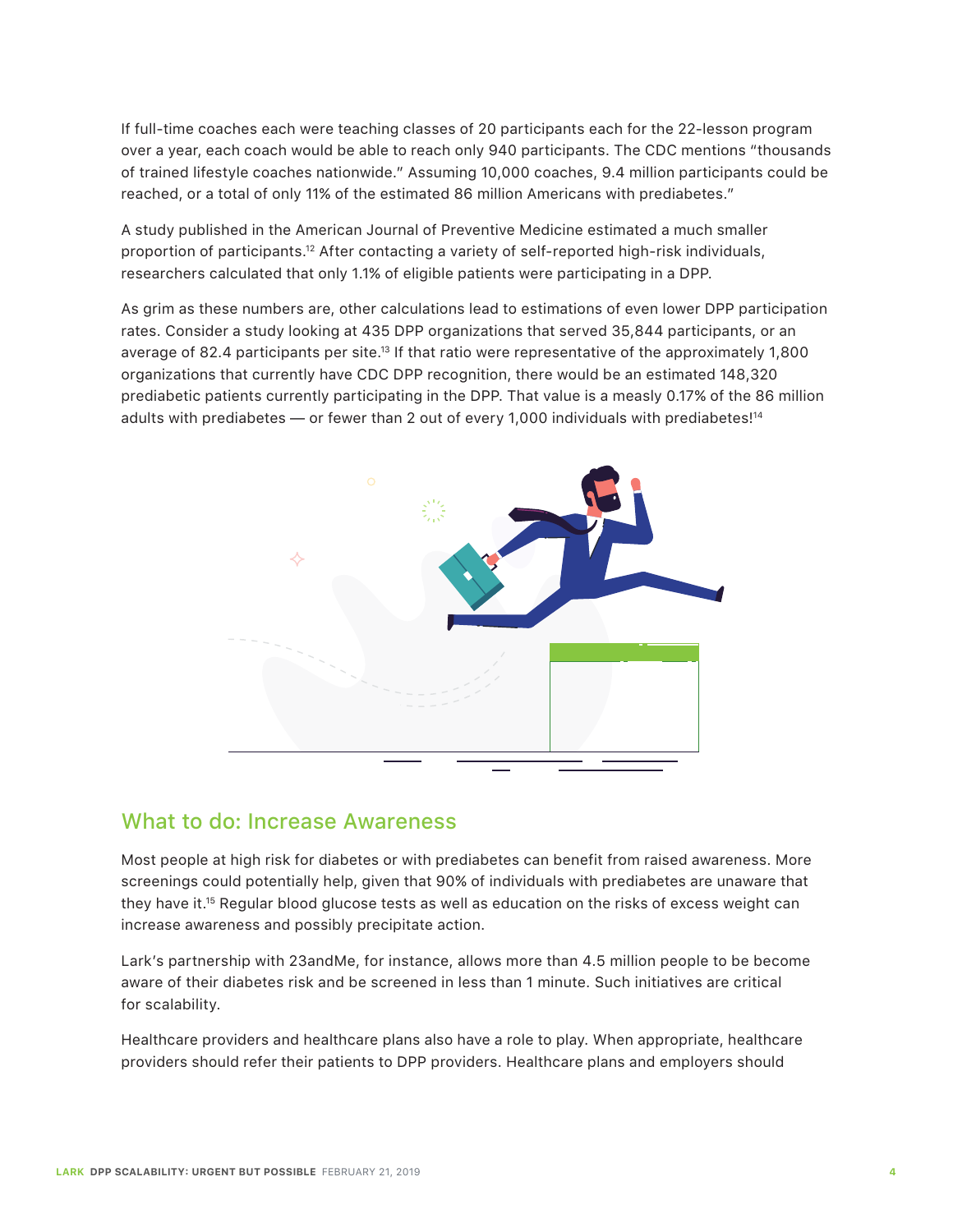publicize the availability of programs and make them easy to learn about and enroll in. Lark, for instance, assists by determining eligibility and facilitating enrollment all at once, leading to over 92% enrollment from diagnosis.

## What to do: Reduce Participant Barriers

An approach to increasing participation is to make the DPP more attractive to potential participants by making it more accessible and comfortable. Barriers to accessibility can include lack of convenient times and locations of DPP sessions. Individuals of lower socioeconomic status may have less time to dedicate to program and driving.

In-person DPP sessions, which comprise the majority of the currently-approved CDC-DPP, present certain risks of discomfort. For example, participants may not want to weigh in in front of their lifestyle coach, or they may feel shy talking in front of others during the DPP lessons. Cultural considerations can include a feeling of disconnect between participants and lifestyle coaches if they are of different ethnic or socioeconomic backgrounds.

For instance, Lark's digital DPP has nearly twice the proportion of men participating as the national average. Internal studies have told us why: Men don't want to talk to others about this journey, no matter how much we wish they would. Lark's confidential, A.I-augmented coaching, with escalation to live coaches and group support as less frequent and optional respectively, leads men to engage.



#### What to do: Decrease Costs

The greater the cost-savings potential and ROI, the more irresistible offering a DPP will be for employers and payors. The economic benefits increase when costs are lowered, and digital solutions offer a simple approach to lowering costs. Multiple studies have found that online DPP can be as effective as in-person programs, and engagement tends to be higher.16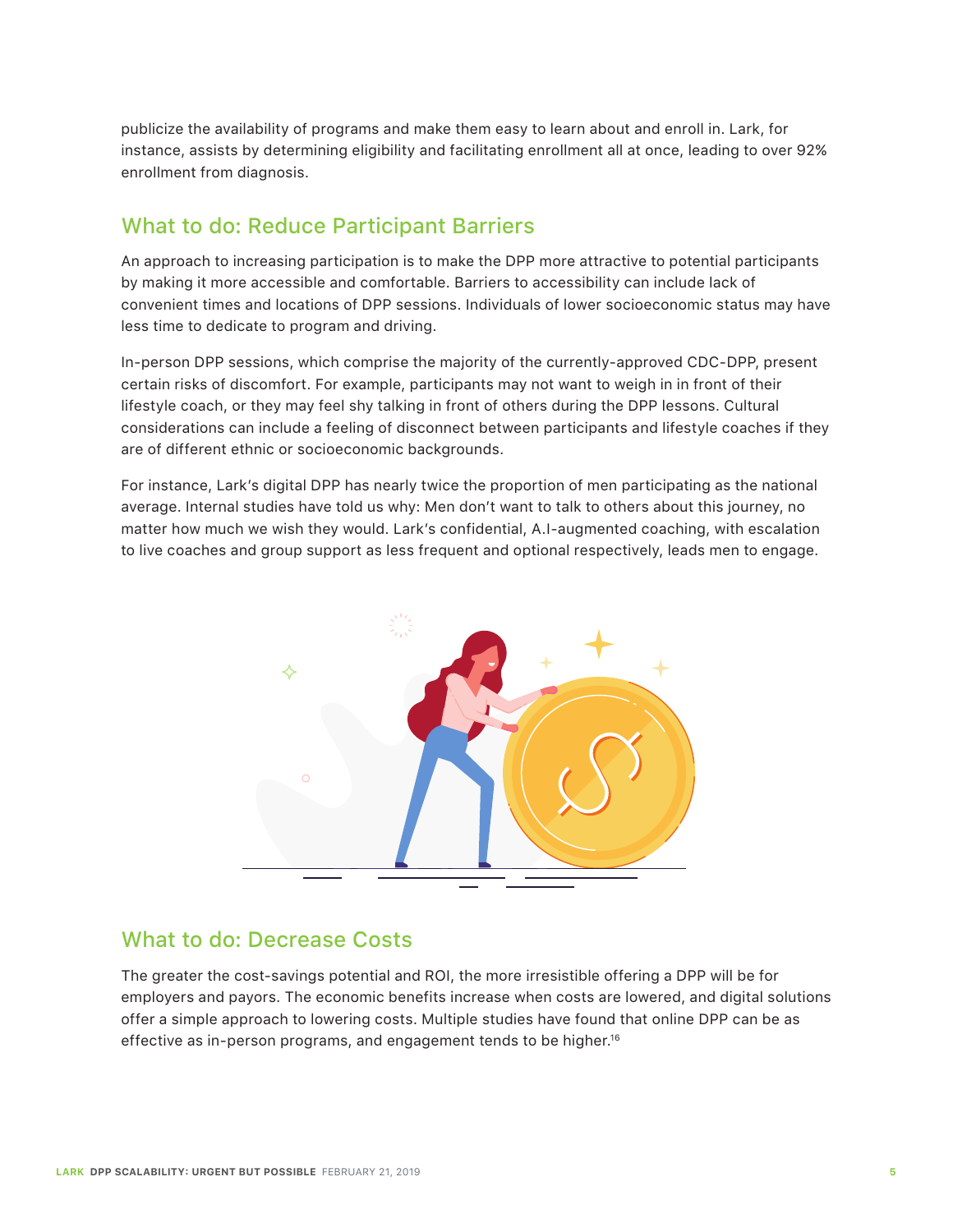The costs of online DPP can be lower because of the lack of need to pay for brick-and-mortar facilities for the sessions — count on 22 sessions per year per class to meet CDC requirements. In addition, an online program can be used to additionally provide guidance on when to contact healthcare professionals. The result can be fewer unnecessary calls and, consequently, fewer wasted dollars on medical staff fielding calls.

Fewer personnel are necessary if the online programs use artificial intelligence (AI)-powered coaching, as is the case with Lark DPP. As the program expands, no additional lifestyle coaches are needed. This is in contrast to the additional person-hours and salaries required when a traditional, in-person or hybrid program expands.

### What to do: Reduce Implementation Barriers

Payors and employers can use a hand in offering a DPP. The easiest is to contract with a third-party provider that will assist in the logistics from enrollment through implementation. Lark DPP helps with patient eligibility and enrollment, getting reimbursement, and delivering scales to patients. In addition, Lark takes the burden of complying with CDC requirements for reporting DPP outcomes according to the Operating Procedures.17



# The Case for Digital DPP

There is a clear need to expand DPP access and enrollment to reduce unnecessary healthcare spending on diabetes and its complications and comorbidities, to improve productivity in the workplace, and, not least, to improve people's lives. Just as clear is the need to consider digital DPP providers to lead the way in the mission. A digital DPP such as Lark offers the following features that are conducive to infinite and instant scaling.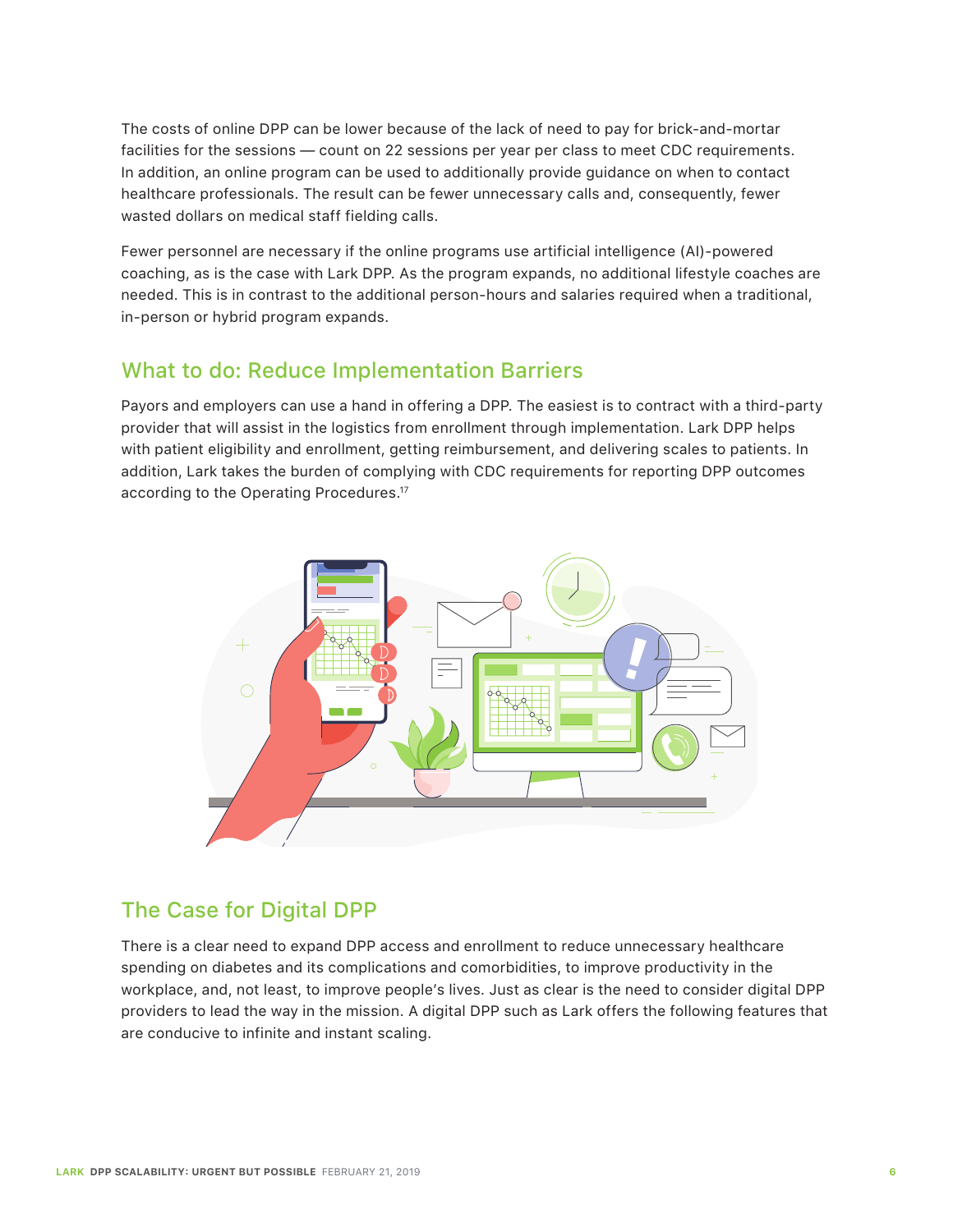- Fully automated conversational AI coach that requires no additional manpower when additional patients join the program.
- Unlimited, personalized coaching for each user.
- Lack of participant barriers such as inconvenient or uncomfortable in-person meetings.
- Lack of program costs such as facility rentals or hiring additional personnel as your program grows.
- A central entity handling logistics and providing support to relieve the burden of implementation and administration.

### Time to Make a Difference

There is no question that the DPP has a world of benefits for participants, insurers, and employers. The evidence is there to show that the DPP can be economically worthwhile and good for health, but the program is woefully inadequate as it stands, leaving 70 to 80 million or more Americans at unnecessarily high risk for type 2 diabetes.

With a sound strategy and good choice of DPP providers, you can close the coverage gap, starting today. Contact Lark to learn how easily you can get started.